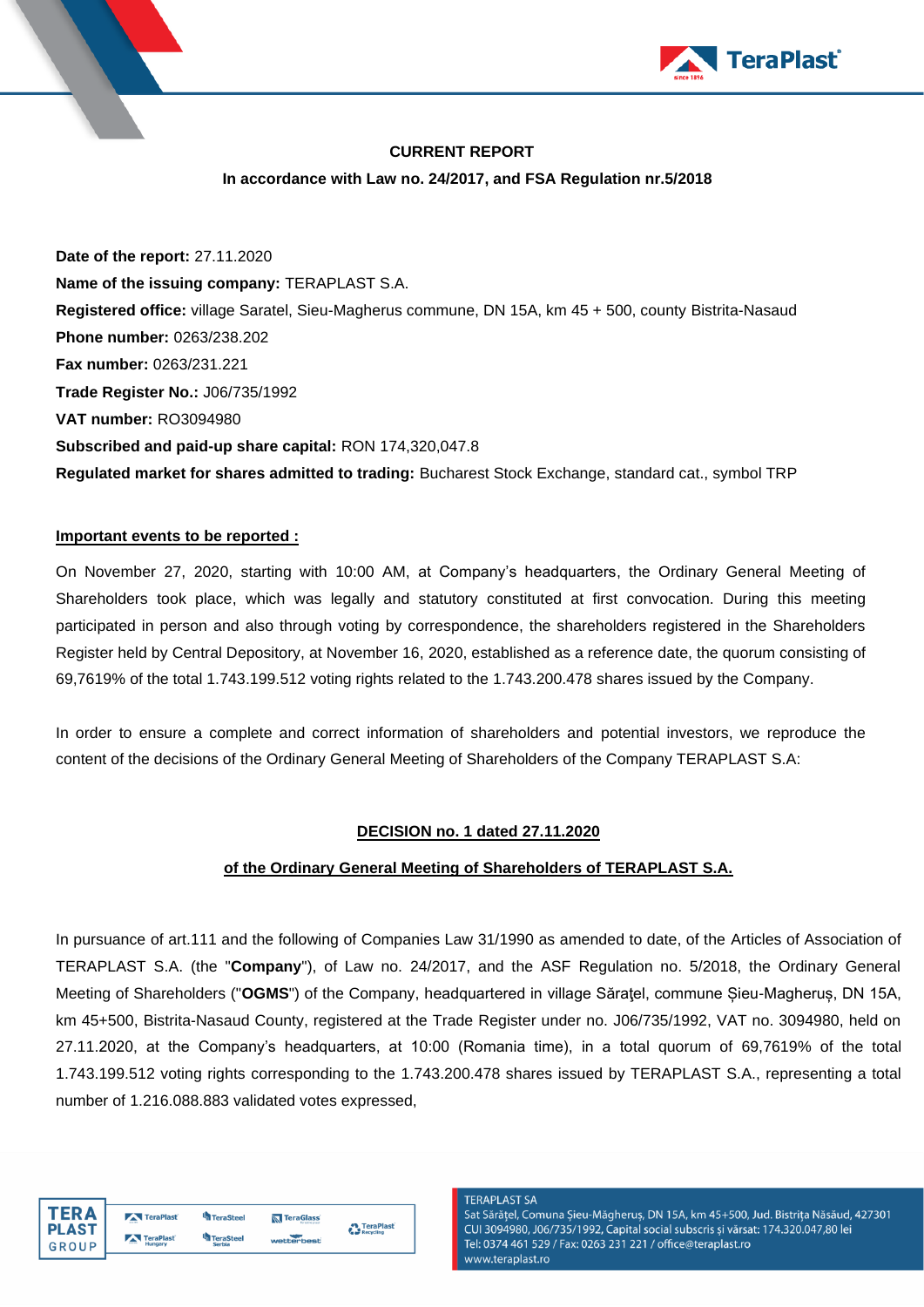

# **DECIDES**

# **On the items of the agenda as follows:**

1. Approves the individual interim financial statements of Teraplast SA, for the nine-months period ending 30.09.2020 (namely for the period 01.01.2020-30.09.2020), based on the Report of the Company's Board of Directors and the auditor's report.

**Voting structure: 98,53% in favour, out of the votes attending the meeting, 1,03% against, out of the votes attending the meeting, 0,44% abstention, out of the votes attending the meeting.**

2. Approves the net profit distribution corresponding to individual interim financial statements of Teraplast SA for the nine-month period ending on 30.09.2020, and approves the distribution of dividends in total amount of RON 45,323,187.31, the gross dividend/share proposed being of RON 0.0260*\**.

*\*Upon calculating the amount of the gross dividend per share it was considered the number of shares issued by the company, out of which 966 shares were subtracted from the Company's account (following the use of an algorithm and rounding the results down to the next lowest integer as a result of processing the share capital increase, conducted on the basis of the E.G.M.S. Decision no. 1/29.04.2020) which the Company is currently holding, taking into account that own shares do not give a right of holding dividends or other rights.*

**Voting structure: 99,56% in favour, out of the votes attending the meeting, 0% against, out of the votes attending the meeting, 0,44% abstention, out of the votes attending the meeting.**

**3.** Approves the date of **December 16th 2020**, as the **registration date** when the shareholders affected by the decisions adopted by the Ordinary General Meeting of Shareholders shall be identified, according to Article 86 paragraph (1) of Law no. 24/2017.

**Voting structure: 100% in favour, out of the votes attending the meeting, 0% against, out of the votes attending the meeting, 0% abstention, out of the votes attending the meeting.**

4. Approves the date of **December 15th 2020 as "ex-date"**, namely the day preceding the date of registration on which the financial instruments subject to the decisions of the company's executives are traded without the rights deriving from the decision, in accordance with Article 2 paragraph (2) item l) of Regulation no. 5/2018.

**Voting structure: 100% in favour, out of the votes attending the meeting, 0% against, out of the votes attending the meeting, 0% abstention, out of the votes attending the meeting.**

5. Approves the date of **December 24th 2020 as payment date**, as defined by Article 86 par. 2 of Law no. 24/2017, Article 2 par. (2) item h) and Article 178 of Regulation no. 5/2018.

| ΈD Δ         | TeraPlast | TeraSteel     | <b>N</b> TeraGlass | <b>A</b> TeraPlast |
|--------------|-----------|---------------|--------------------|--------------------|
| <b>PLAST</b> | TeraPlast | TeraSteel     |                    | Recycling          |
| GROUP        | Hungary   | <b>Serbia</b> | wetterbest         |                    |

### **TERAPLAST SA**

Sat Sărățel, Comuna Șieu-Măgheruș, DN 15A, km 45+500, Jud. Bistrița Năsăud, 427301 CUI 3094980, J06/735/1992, Capital social subscris și vărsat: 174.320.047,80 lei Tel: 0374 461 529 / Fax: 0263 231 221 / office@teraplast.ro www.teraplast.ro